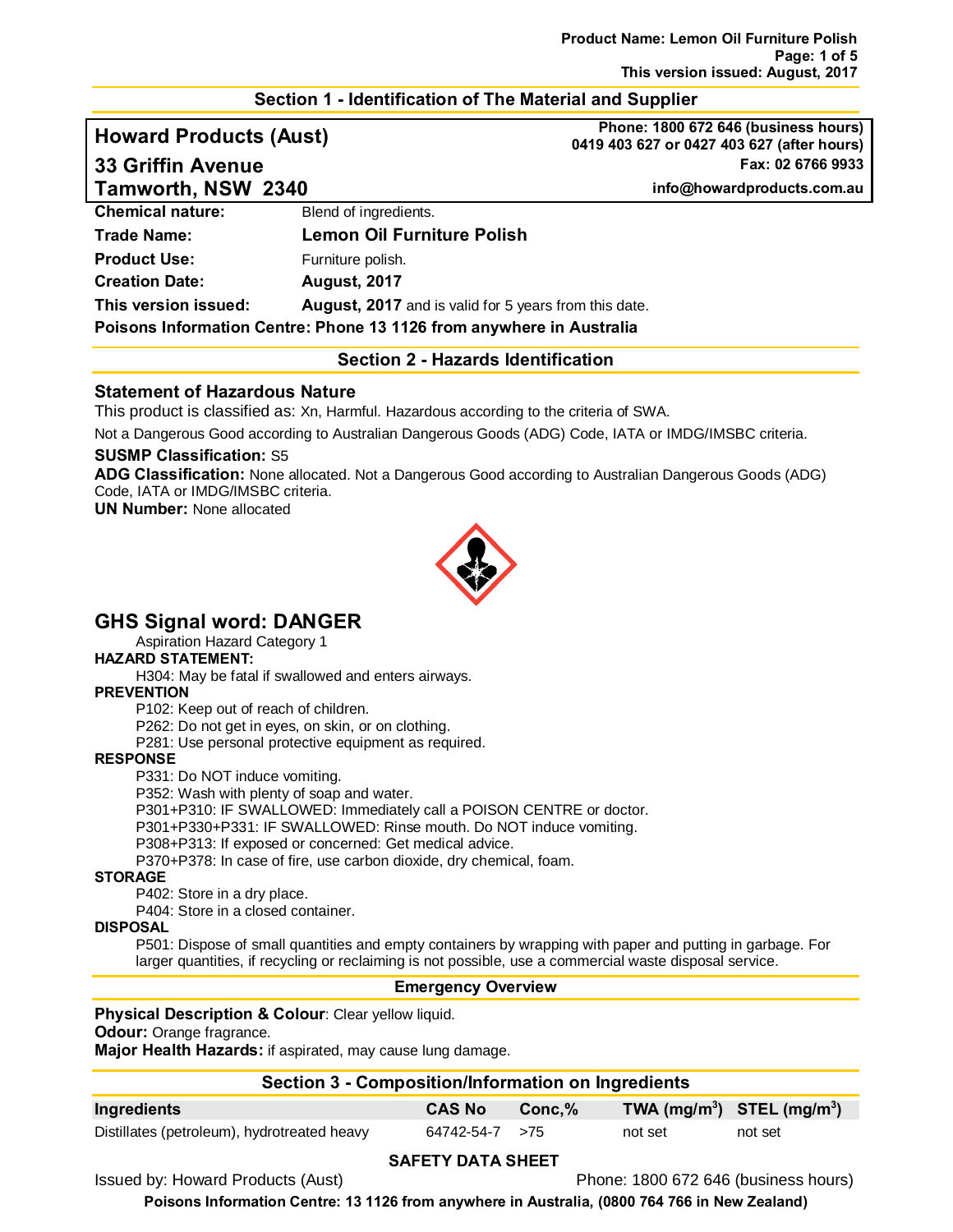|                |                  |      | <b>Product Name: Lemon Oil Furniture Polish</b> |                                   |  |
|----------------|------------------|------|-------------------------------------------------|-----------------------------------|--|
|                |                  |      |                                                 | Page: 2 of 5                      |  |
|                |                  |      |                                                 | This version issued: August, 2017 |  |
| Mineral spirit | 64742-47-8 10-25 |      | not set                                         | not set                           |  |
| Lemon oil      | 8008-56-8        | -1-5 | not set                                         | not set                           |  |

This is a commercial product whose exact ratio of components may vary slightly. Minor quantities of other non hazardous ingredients are also possible.

The SWA TWA exposure value is the average airborne concentration of a particular substance when calculated over a normal 8 hour working day for a 5 day working week. The STEL (Short Term Exposure Limit) is an exposure value that may be equalled (but should not be exceeded) for no longer than 15 minutes and should not be repeated more than 4 times per day. There should be at least 60 minutes between successive exposures at the STEL. The term "peak "is used when the TWA limit, because of the rapid action of the substance, should never be exceeded, even briefly.

#### **Section 4 - First Aid Measures**

#### **General Information:**

You should call The Poisons Information Centre if you feel that you may have been poisoned, burned or irritated by this product. The number is 13 1126 from anywhere in Australia (0800 764 766 in New Zealand) and is available at all times. Have this SDS with you when you call.

**Inhalation:** First aid is not generally required. If in doubt, contact a Poisons Information Centre or a doctor. **Skin Contact:** Wash gently and thoroughly with water (use non-abrasive soap if necessary) for 5 minutes or until chemical is removed.

**Eye Contact:** No effects expected. If irritation does occur, flush contaminated eye(s) with lukewarm, gently flowing water for 5 minutes or until the product is removed. Obtain medical advice if irritation becomes painful or lasts more than a few minutes. Take special care if exposed person is wearing contact lenses.

**Ingestion:** If swallowed, do NOT induce vomiting. Wash mouth with water and contact a Poisons Information Centre, or call a doctor.

## **Section 5 - Fire Fighting Measures**

**Fire and Explosion Hazards**: The major hazard in fires is usually inhalation of heated and toxic or oxygen deficient (or both), fire gases. There is no risk of an explosion from this product under normal circumstances if it is involved in a fire. Violent steam generation or eruption may occur upon application of direct water stream on hot liquids.

Fire decomposition products from this product may be toxic if inhaled. Take appropriate protective measures. **Extinguishing Media:** In case of fire, use carbon dioxide, dry chemical, foam.

**Fire Fighting:** If a significant quantity of this product is involved in a fire, call the fire brigade.

| Flash point:                     | $163^{\circ}$ C. TCC                          |
|----------------------------------|-----------------------------------------------|
| <b>Upper Flammability Limit:</b> | No data.                                      |
| Lower Flammability Limit:        | No data.                                      |
| <b>Autoignition temperature:</b> | No data.                                      |
| <b>Flammability Class:</b>       | Not flammable (GHS); C2 combustible (AS 1940) |
|                                  |                                               |

#### **Section 6 - Accidental Release Measures**

**Accidental release:** This product is sold in small packages, and the accidental release from one of these is not usually a cause for concern. For minor spills, clean up, rinsing to sewer and put empty container in garbage. Although no special protective clothing is normally necessary because of occasional minor contact with this product, it is good practice to wear impermeable gloves when handling chemical products. In the event of a major spill, prevent spillage from entering drains or water courses and call emergency services.

#### **Section 7 - Handling and Storage**

**Handling:** Keep exposure to this product to a minimum, and minimise the quantities kept in work areas. Check Section 8 of this SDS for details of personal protective measures, and make sure that those measures are followed. The measures detailed below under "Storage" should be followed during handling in order to minimise risks to persons using the product in the workplace. Also, avoid contact or contamination of product with incompatible materials listed in Section 10.

**Storage:** This product is a Scheduled Poison. Observe all relevant regulations regarding sale, transport and storage of this schedule of poison. Store packages of this product in a cool place. Make sure that containers of this product are kept tightly closed. Keep containers dry and away from water. Keep containers of this product in a well ventilated area. Make sure that the product does not come into contact with substances listed under "Incompatibilities" in Section 10. Some liquid preparations settle or separate on standing and may require stirring before use. Check packaging - there may be further storage instructions on the label.

#### **SAFETY DATA SHEET**

Issued by: Howard Products (Aust) Phone: 1800 672 646 (business hours) **Poisons Information Centre: 13 1126 from anywhere in Australia, (0800 764 766 in New Zealand)**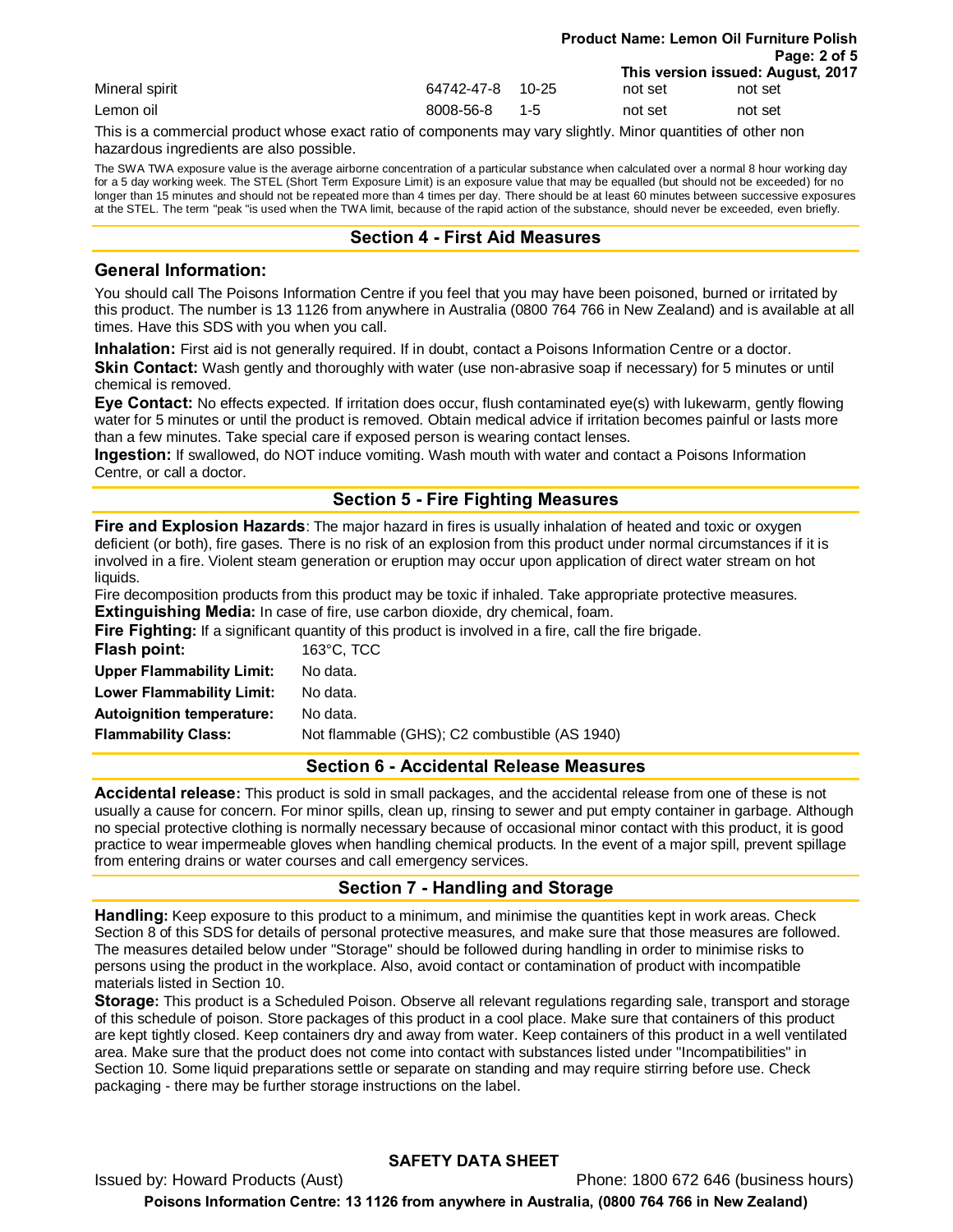#### **Section 8 - Exposure Controls and Personal Protection**

The following Australian Standards will provide general advice regarding safety clothing and equipment:

Respiratory equipment: **AS/NZS 1715**, Protective Gloves: **AS 2161**, Occupational Protective Clothing: AS/NZS 4501 set 2008, Industrial Eye Protection: **AS1336** and **AS/NZS 1337**, Occupational Protective Footwear: **AS/NZS2210**.

#### **SWA Exposure Limits TWA (mg/m3**

#### **) STEL (mg/m3 )**

Exposure limits have not been established by SWA for any of the significant ingredients in this product.

No special equipment is usually needed when occasionally handling small quantities. The following instructions are for bulk handling or where regular exposure in an occupational setting occurs without proper containment systems. **Ventilation:** No special ventilation requirements are normally necessary for this product. However make sure that the work environment remains clean and that vapours and mists are minimised.

**Eye Protection:** Eye protection such as protective glasses or goggles is recommended when this product is being used.

**Skin Protection:** You should avoid contact even with mild skin irritants. Therefore you should wear suitable impervious elbow-length gloves and facial protection when handling this product for lengthy periods. See below for suitable material types.

**Protective Material Types:** There is no specific recommendation for any particular protective material type. **Respirator:** Usually, no respirator is necessary when using this product. However, if you have any doubts consult the Australian Standard mentioned above.

Safety deluge showers should, if practical, be provided near to where this product is being handled commercially.

#### **Section 9 - Physical and Chemical Properties:**

| <b>Physical Description &amp; colour:</b><br>Odour:<br><b>Boiling Point:</b> | Clear yellow liquid.<br>Orange fragrance.<br>$>$ 204 $^{\circ}$ C at 100kPa |
|------------------------------------------------------------------------------|-----------------------------------------------------------------------------|
| <b>Freezing/Melting Point:</b>                                               | No specific data. Liquid at normal temperatures.                            |
| <b>Volatiles:</b>                                                            | No specific data. Expected to be low at 100°C.                              |
| <b>Vapour Pressure:</b>                                                      | Negligible at normal ambient temperatures.                                  |
| <b>Vapour Density:</b>                                                       | No data.                                                                    |
| <b>Specific Gravity:</b>                                                     | 0.86                                                                        |
| <b>Water Solubility:</b>                                                     | No data.                                                                    |
| pH:                                                                          | No data.                                                                    |
| <b>Volatility:</b>                                                           | No data.                                                                    |
| <b>Odour Threshold:</b>                                                      | No data.                                                                    |
| <b>Evaporation Rate:</b>                                                     | No data.                                                                    |
| <b>Coeff Oil/water Distribution:</b>                                         | No data                                                                     |
| <b>Autoignition temp:</b>                                                    | No data.                                                                    |

#### **Section 10 - Stability and Reactivity**

**Reactivity:** This product is unlikely to react or decompose under normal storage conditions. However, if you have any doubts, contact the supplier for advice on shelf life properties.

**Conditions to Avoid:** This product should be kept in a cool place, preferably below 30°C. Keep containers tightly closed. Containers should be kept dry. Keep containers and surrounding areas well ventilated.

**Incompatibilities:** strong acids, strong oxidising agents.

**Fire Decomposition:** Combustion forms carbon dioxide, and if incomplete, carbon monoxide and possibly smoke. Water is also formed. Carbon monoxide poisoning produces headache, weakness, nausea, dizziness, confusion, dimness of vision, disturbance of judgment, and unconsciousness followed by coma and death. **Polymerisation:** This product will not undergo polymerisation reactions.

# **Section 11 - Toxicological Information**

# **Local Effects:**

**Target Organs:** There is no data to hand indicating any particular target organs.

#### **Classification of Hazardous Ingredients**

Ingredient **Risk Phrases** 

No ingredient mentioned in the HSIS Database is present in this product at hazardous concentrations.

#### **SAFETY DATA SHEET**

Issued by: Howard Products (Aust) Phone: 1800 672 646 (business hours)

**Poisons Information Centre: 13 1126 from anywhere in Australia, (0800 764 766 in New Zealand)**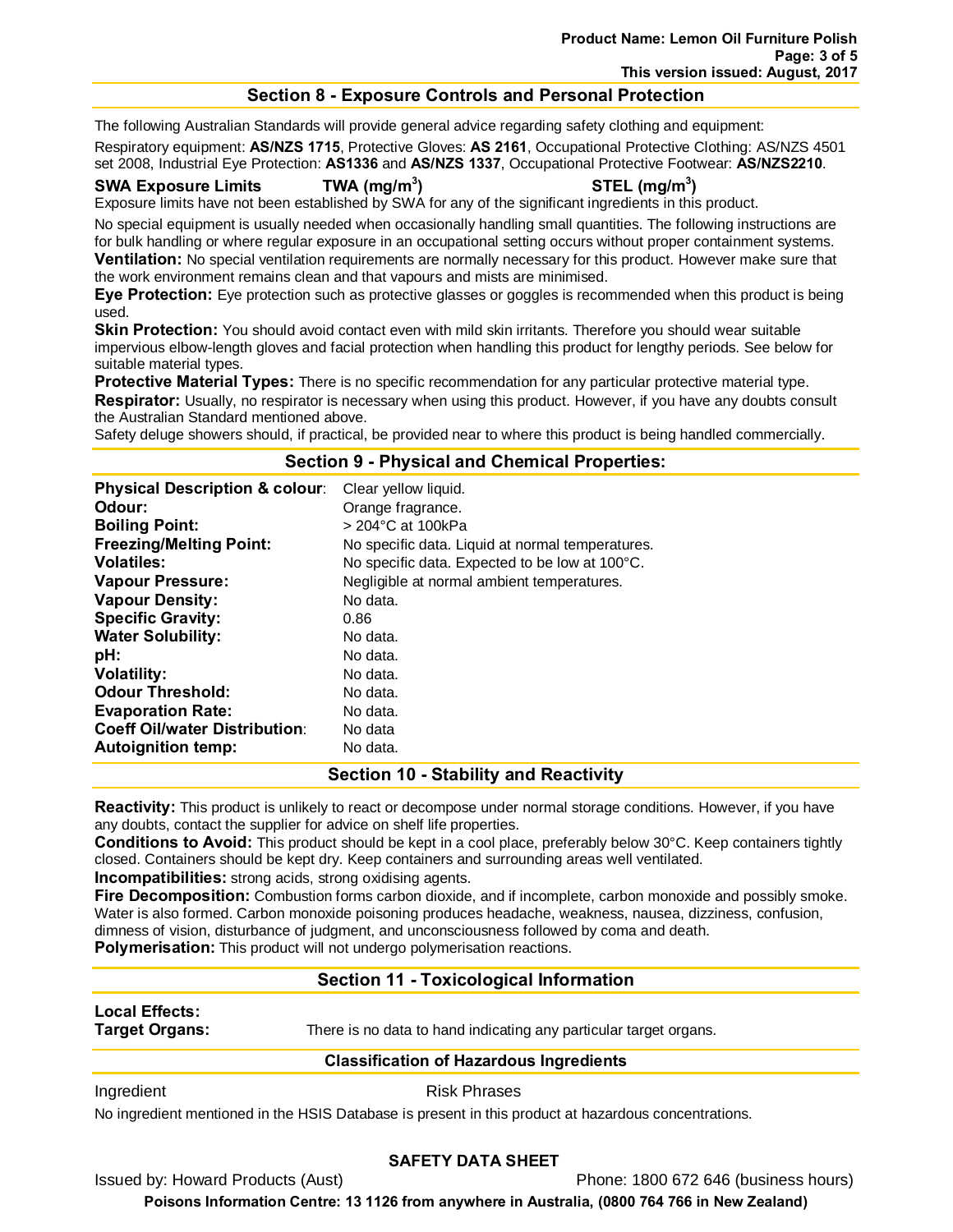#### **Distillates (petroleum), hydrotreated heavy paraffinic**  $LD_{50}$  (Oral), Rat >5000 **Petroleum distillates, hydrotreated light**  $LD_{50}$  (Oral), Rat  $>5000$

**Lemon oil**

 $LD_{50}$  (Oral), Rat 5000 LD<sub>50</sub> (inhal), Rat 13mg/L/4hr

#### **Potential Health Effects**

### **Inhalation:**

**Short Term Exposure:** Exposure to solvent vapour concentrations from the component solvents in excess of the stated occupational exposure limits may result in adverse health effects such as mucous membrane and respiratory system irritation and adverse effects on the kidneys, liver and central nervous system. Symptoms include headache, nausea, dizziness, fatigue, muscular weakness, drowsiness and in extreme cases, loss of consciousness.

**Long Term Exposure:** No data for health effects associated with long term inhalation.

### **Skin Contact:**

**Short Term Exposure:** Repeated or prolonged contact with the preparation may cause removal of natural fat from the skin resulting in dryness, irritation and possible non-allergic contact dermatitis. Solvents may also be absorbed through the skin.

**Long Term Exposure:** No data for health effects associated with long term skin exposure.

### **Eye Contact:**

**Short Term Exposure:** Splashes of liquid in the eyes may cause irritation and soreness with possible reversible damage.

**Long Term Exposure:** No data for health effects associated with long term eye exposure.

#### **Ingestion:**

**Short Term Exposure:** Significant oral exposure is considered to be unlikely. Because of the low viscosity of this product, it may directly enter the lungs if swallowed, or if subsequently vomited. Once in the lungs, it is very difficult to remove and can cause severe injury or death. However, this product may be irritating to mucous membranes but is unlikely to cause anything more than transient discomfort.

**Long Term Exposure:** No data for health effects associated with long term ingestion.

#### **Carcinogen Status:**

**SWA:** significant ingredient is classified as carcinogenic by SWA.

**NTP:** No significant ingredient is classified as carcinogenic by NTP.

**IARC:** No significant ingredient is classified as carcinogenic by IARC.

# **Section 12 - Ecological Information**

Insufficient data to be sure of status.

#### **Section 13 - Disposal Considerations**

**Disposal:** Dispose of small quantities and empty containers by wrapping with paper and putting in garbage. For larger quantities, if recycling or reclaiming is not possible, use a commercial waste disposal service.

#### **Section 14 - Transport Information**

**UN Number:** This product is not classified as a Dangerous Good by ADG, IATA or IMDG/IMSBC criteria. No special transport conditions are necessary unless required by other regulations.

# **Section 15 - Regulatory Information**

**AICS:** All of the significant ingredients in this formulation are compliant with NICNAS regulations. The following ingredients: Distillates (petroleum), hydrotreated heavy paraffinic, Lemon oil, are mentioned in the SUSMP.

# **Section 16 - Other Information**

**This SDS contains only safety-related information. For other data see product literature.**

| Australian Code for the Transport of Dangerous Goods by Road and Rail (7 <sup>th</sup> edition) |
|-------------------------------------------------------------------------------------------------|
| Australian Inventory of Chemical Substances                                                     |
| Safe Work Australia, formerly ASCC and NOHSC                                                    |
|                                                                                                 |

#### **SAFETY DATA SHEET**

Issued by: Howard Products (Aust) **Phone: 1800 672 646 (business hours)** Phone: 1800 672 646 (business hours)

**Poisons Information Centre: 13 1126 from anywhere in Australia, (0800 764 766 in New Zealand)**